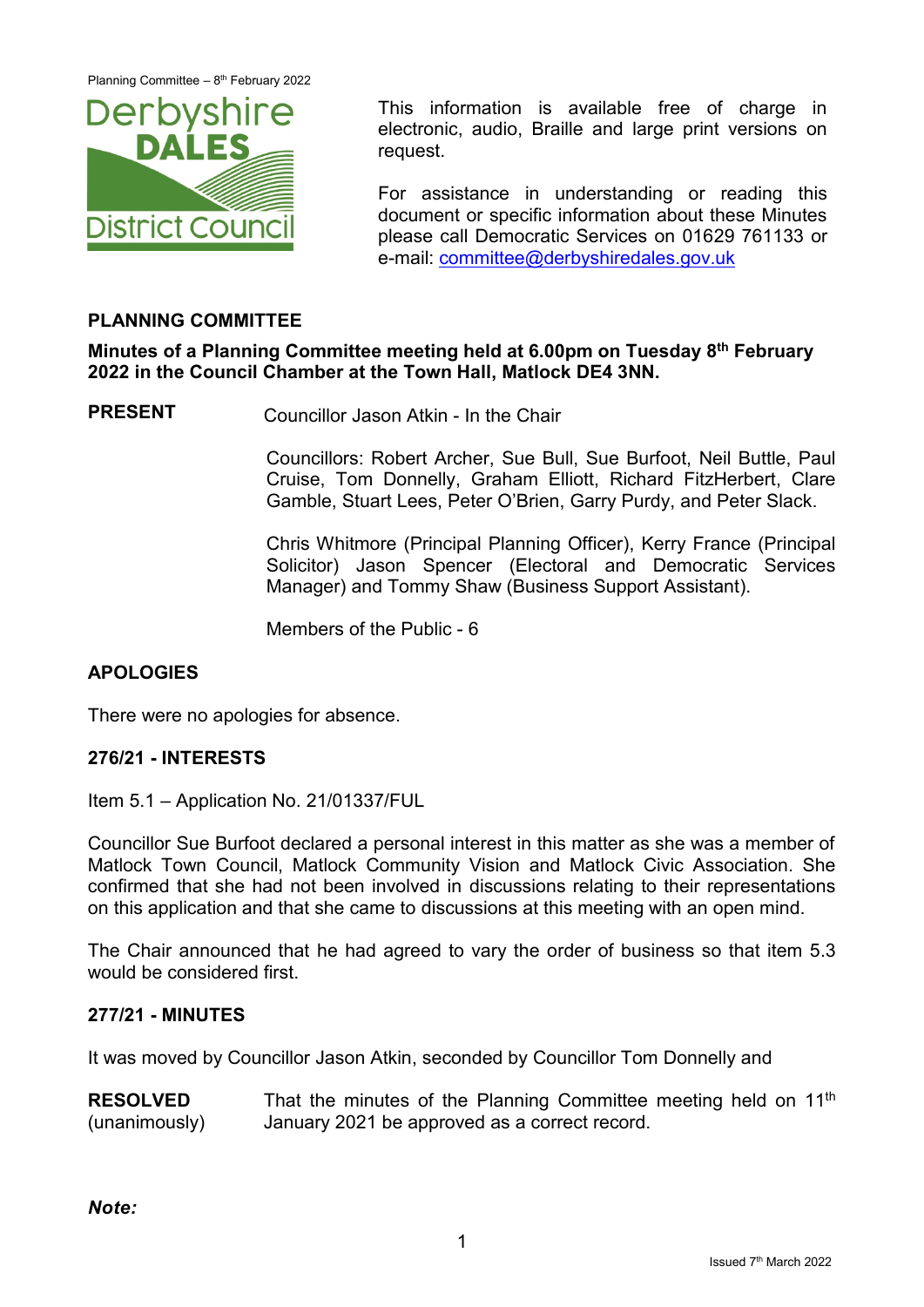Planning Committee  $-8<sup>th</sup>$  February 2022

*"Opinions expressed or statements made by individual persons during the public participation part of a Council or committee meeting are not the opinions or statements of Derbyshire Dales District Council. These comments are made by individuals who have exercised the provisions of the Council's Constitution to address a specific meeting. The Council therefore accepts no liability for any defamatory remarks that are made during a meeting that are replicated on this document."*

#### **278/21 – APPLICATION NO. 21/01532/FUL (Presentation) Extension of existing building to provide an additional holiday let at The Coach House, Bank Top Farm, Squashley Bank, Roston.**

The Development Manager gave a presentation showing details of the application and photographs of the site and surroundings.

In accordance with the procedure for public participation, Mr Karl Davis (Applicant) and Cllr Tony Morley (Ward Member) spoke in support of the application.

Consultation responses were set out in section 5 of the report

It was moved by Councillor Richard FitzHerbert, seconded by Councillor Garry Purdy and

**RESOLVED** That planning permission be approved subject to appropriate conditions to a deliver a holiday let that would constitute acceptable expansion of and supplement to the existing accommodation on site and a footnote suggesting that the applicant should give consideration to the provision of car charging points as part of the proposed development.

**Voting:**

| For               | 12 |
|-------------------|----|
| <b>Against</b>    |    |
| <b>Abstention</b> | O  |

**279/21** – **APPLICATION NO. 21/01337/FUL (Presentation)**

**Change of use and conversion of market hall to a mixed use premises comprising of a cinema, a community hall/meeting space (Use Class F.2) or office (Use Class E), a Class E Unit (cafe/ restaurant or retail use) or Sui generis unit (hot food take-away/ drinking establishment with expanded food provision) with associated building operations, internal and external alterations, landscaping works, new bus facilities and enhanced lay-by provision on the Bakewell Road frontage of Matlock Indoor Market Hall, Bakewell Road, Matlock.**

In accordance with the procedure for public participation, Mr Jon Phipps (Agent), Mr Ken Parker (Secretary of Matlock Civic Association) and Ms Helen Crane (Matlock Community Vision CIC) spoke in support of the application.

The Development Manager gave a presentation showing details of the application and photographs of the site and surroundings.

Consultation responses were set out in section 5 of the report.

In line with the Council's procedure for direct public participation, late representations received from the public, in accordance with the criteria set out in the agenda, were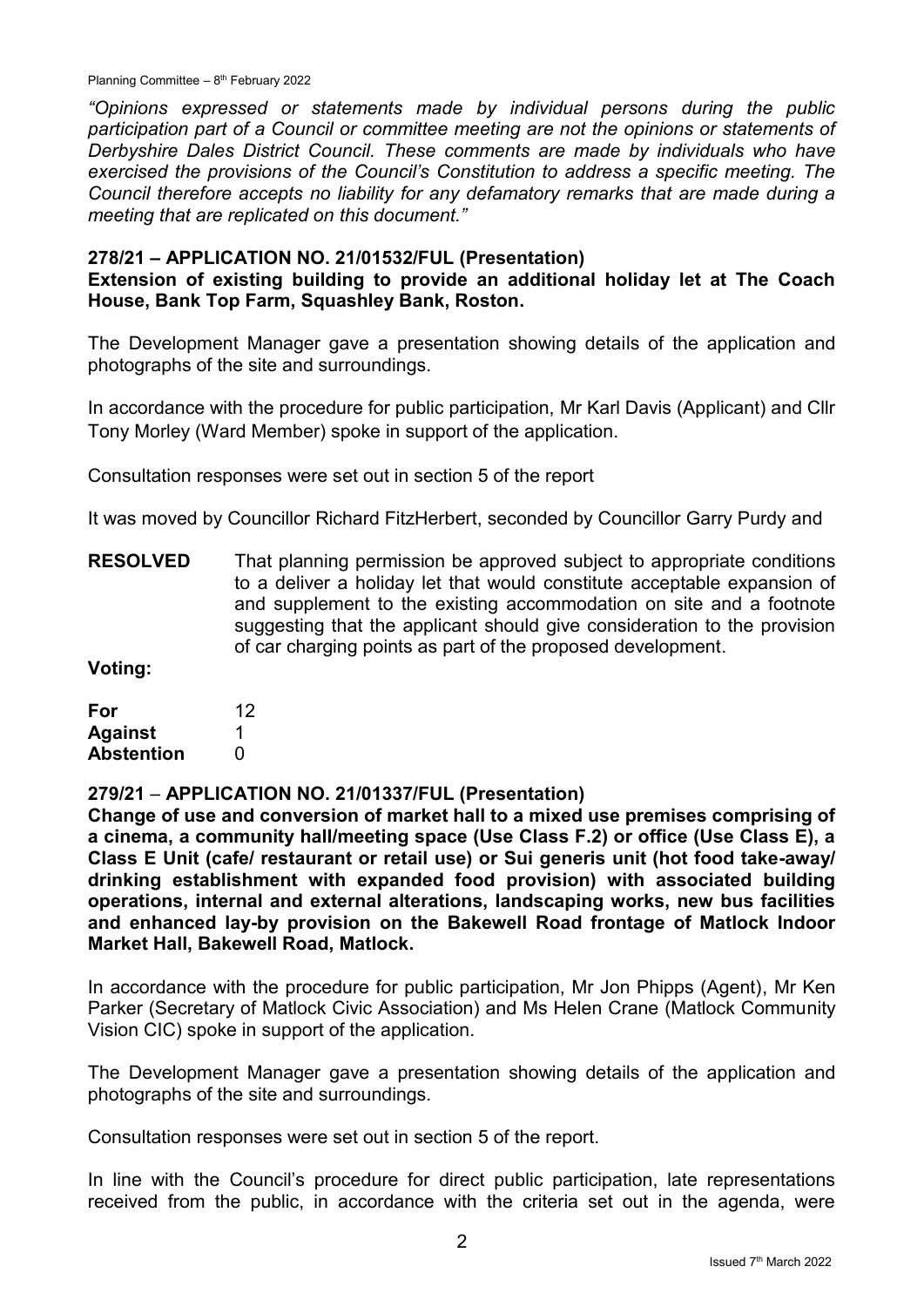published on the District Council website together with Officer responses and are set out below:

### Local Lead Flood Authority (Derbyshire County Council)

Have reviewed the information submitted for this application, which was received on 12 November 2021, with additional information received on 27 January 2022. While this is a minor application, in view of the history of flooding in the area, the Lead Local Flood Authority (LLFA) recommends the conditions below:

1. "No development shall take place until a detailed design and associated management and maintenance plan of the surface water drainage for the site, in accordance with the principles outlined within DEFRA's Non-statutory technical standards for sustainable drainage systems (March 2015), have been submitted to and approved in writing by the Local Planning Authority."

Reason: To ensure that the proposed development does not increase flood risk and that the principles of sustainable drainage are incorporated into this proposal, and sufficient detail of the construction, operation and maintenance/management of the sustainable drainage systems are provided to the Local Planning Authority, in advance of full planning consent being granted.

2. "Prior to commencement of the development, the applicant shall submit for approval to the LPA details indicating how additional surface water run-off from the site will be avoided during the construction phase. The applicant may be required to provide collection, balancing and/or settlement systems for these flows. The approved system shall be operating to the satisfaction of the LPA, before the commencement of any works, which would lead to increased surface water run-off from site during the construction phase."

Reason: To ensure surface water is managed appropriately during the construction phase of the development, so as not to increase the flood risk to adjacent land/properties or occupied properties within the development.

## **RESPONSE:**

It is recommended that the conditions requested by the Lead Local Flood Authority (LLFA) above, and informative shall be attached to any decision to grant of planning permission, in addition to those recommended in the officer's report.

It was moved by Councillor Garry Purdy, seconded by Councillor Sue Burfoot and

**RESOLVED Voting:** That planning permission be approved subject to the conditions set out in the officer's report and that authority be delegated to the Development Manager to also impose the conditions as drafted by the LLFA where they are considered necessary and appropriately worded based on the nature of the development following further consultation with this authority.

| For               | 11 |
|-------------------|----|
| <b>Against</b>    |    |
| <b>Abstention</b> | 1  |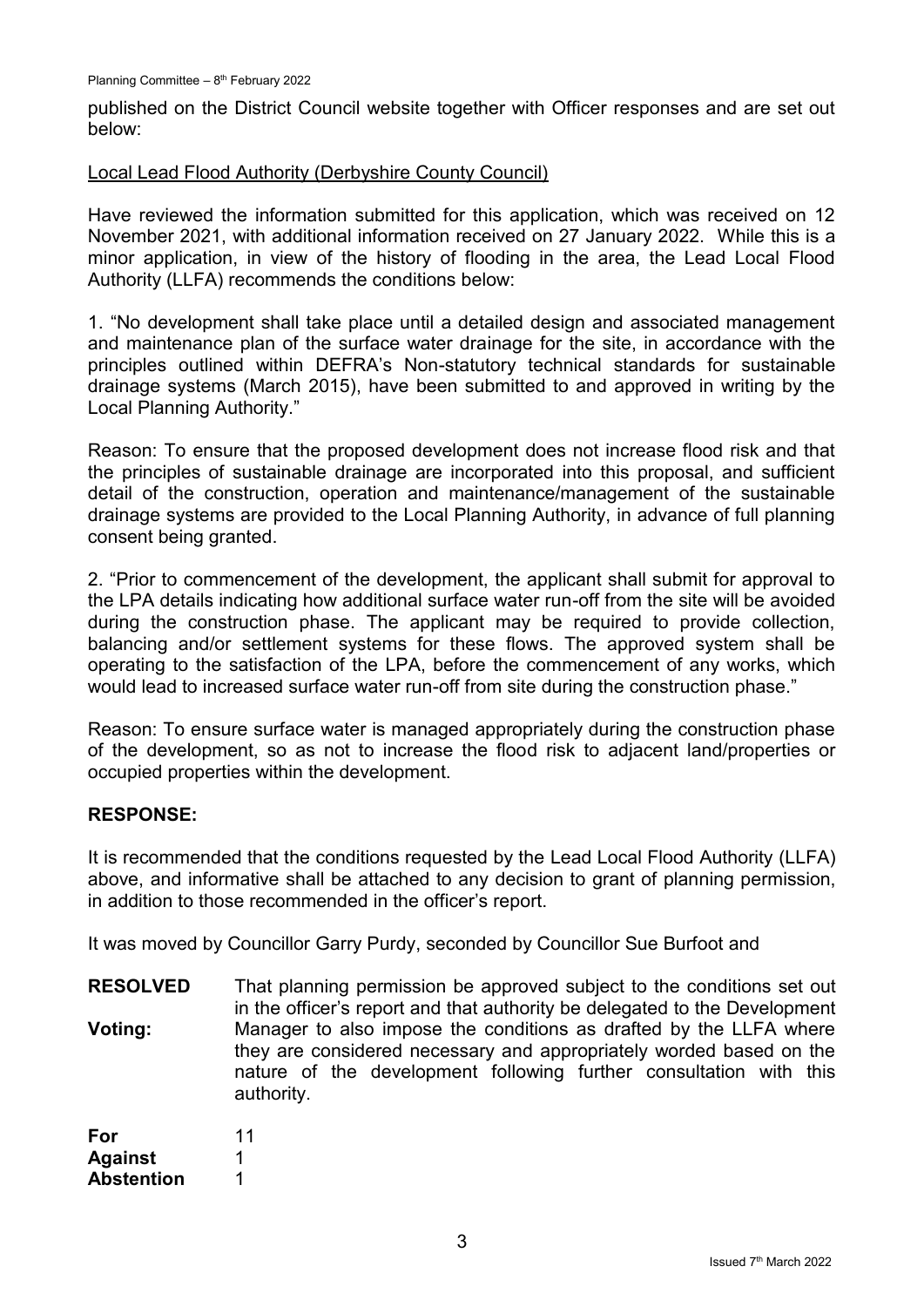The Chairman declared the motion **CARRIED**.

## **280/21 - APPLICATION NO. 21/01225/FUL (Presentation)**

**Erection of 2no. housing blocks to provide 120 no. bed spaces, erection of a multifaith centre, siting of a portacabin for parcel storage, creation of additional car parking and associated demolition and landscaping works at H M Prison Sudbury, DE6 5HW.**

In accordance with the procedure for public participation Mr Tudor Jones (Agent) spoke in support of the application

The Development Manager gave a presentation showing details of the application and photographs of the site and surroundings.

Consultation responses were set out in section 5 of the report

In line with the Council's procedure for direct public participation, late representations received from the public, in accordance with the criteria set out in the agenda, were published on the District Council website together with Officer responses and are set out below:

### Cllr Jacqueline Allison

I'm pleased the applicant has revised the proposals in line with the feedback received from the prisons closest neighbours. I do not object to the expansion of the prison in that it will provide a service to the wider general public that hopefully will ensure prisoners on release are rehabilitated and become law abiding members of our communities.

The main concerns raised with me by residents relate to the loss of privacy, specifically the impact of the multi faith centre. The drawings show that elevation A will be seen from the back gardens of the homes on Sudbury Park, some additional planting has been included but I understand issues with the CCTV line of sight will not allow any more. I would request the windows on that side of building have obscured glazing fitted.

#### Travel Plan

Little mention in the plan is made of the prisoners' use of the public bus service to get to work in the surrounding towns. Anecdotal information suggests at times the buses are overcrowded with local residents unable to use them. This needs further investigation and a suitable solution found if required.

#### Water supplies

With the new housing blocks containing 120 en-suite rooms there is concern locally about whether the current infrastructure can sustain the new demand placed on it. The water company has not been consulted as yet and residents would like reassurance that this will be done before any development commences.

## Development

I have not seen in the report any conditions relating to the site operation when construction starts? When will work on site be permitted?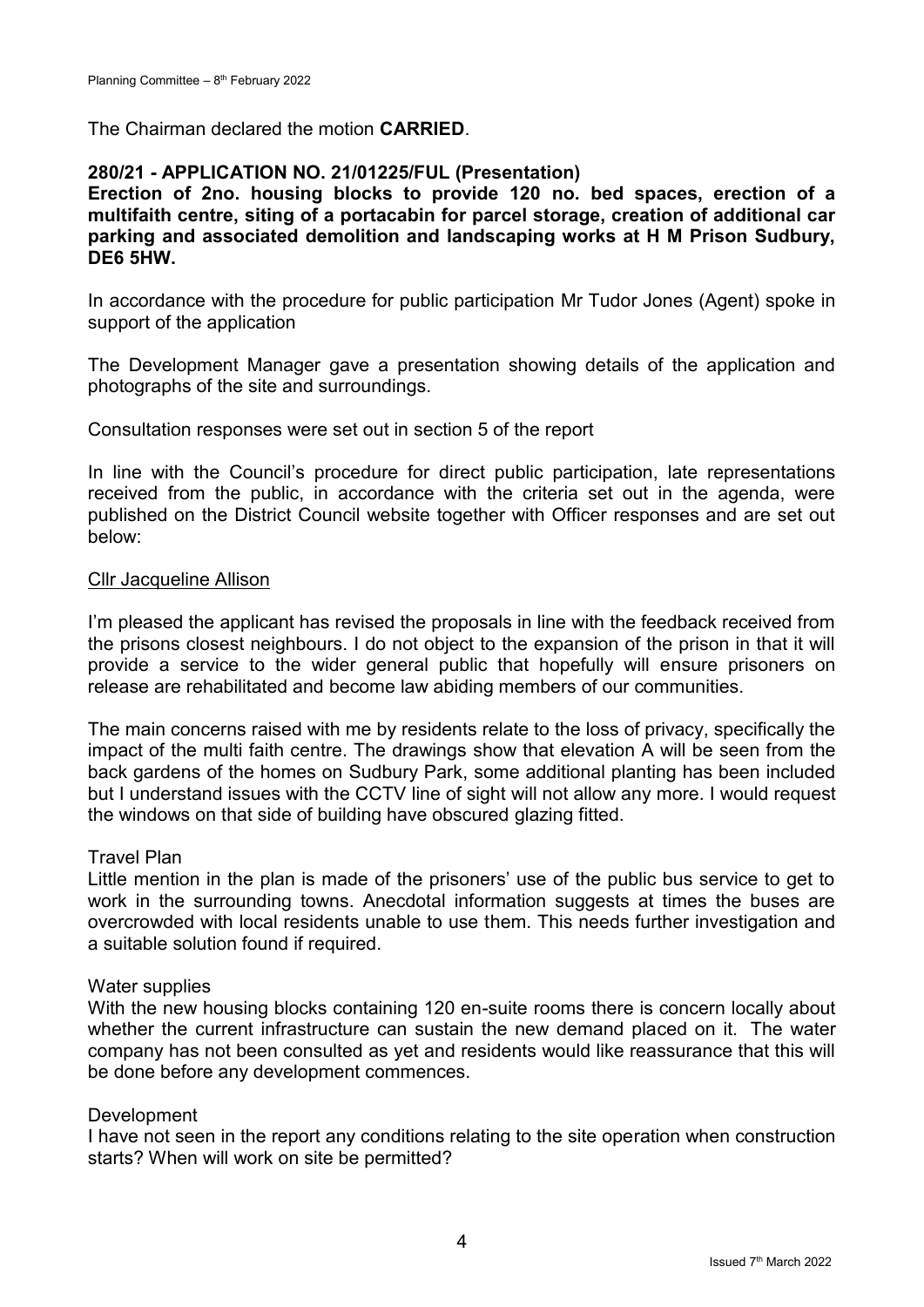## **RESPONSE:**

With regard to the loss of privacy of nearby occupants as a result of the proposed multifaith building, as outlined in the report, the nature of the use of the building, in combination with the single storey height and distance from the nearest residential properties is such that it is not considered to be necessary to attach an obscure glazing condition in this case.

The District Council have not received any comments from the Highway Authority in relation to highway safety issues. The prison service is currently served by public transport and it would be the decision of the operator as to whether any increase in passenger numbers would warrant any changes to this service.

With regard to the water supply, this issue would need to be addressed as part of a building regulations application should this planning application be approved.

Condition 1 is a statutory time frame condition which allows the applicants 3 years from the date of the decision to commence the development. Subject to a lawful commencement being made within 3 years, the applicant would be able to complete the development at any time.

## **UPDATE:**

Following further consultation regarding the submitted Ground Investigation Report, Environmental Health are satisfied with the methodology and provided that the development is carried out in accordance with the recommendations of the report, there would be no requirement for Condition 11 as set out in the Officers report. It is therefore proposed that Condition 11 is replaced by the following condition:

11. The development hereby approved shall be carried out in accordance with the *recommendations and mitigation measures outlined in the approved Ground Investigations Report. A statement of compliance shall be submitted to the Local Planning Authority upon completion of works on site.*

#### *Reason:*

*To address any contamination on site in accordance with policy PD9 of the Adopted Derbyshire Dales Local Plan (2017).*

It was moved by Councillor Garry Purdy, seconded by Councillor Sue Burfoot and

**RESOLVED** That planning permission be approved subject to the conditions set out in the report, subject to condition 11 being replaced with the following:

> *"11. The development hereby approved shall be carried out in accordance with the recommendations and mitigation measures outlined in the approved Ground Investigations Report. A statement of compliance shall be submitted to the Local Planning Authority upon completion of works on site."*

and an appropriate construction working hours condition.

**Voting**